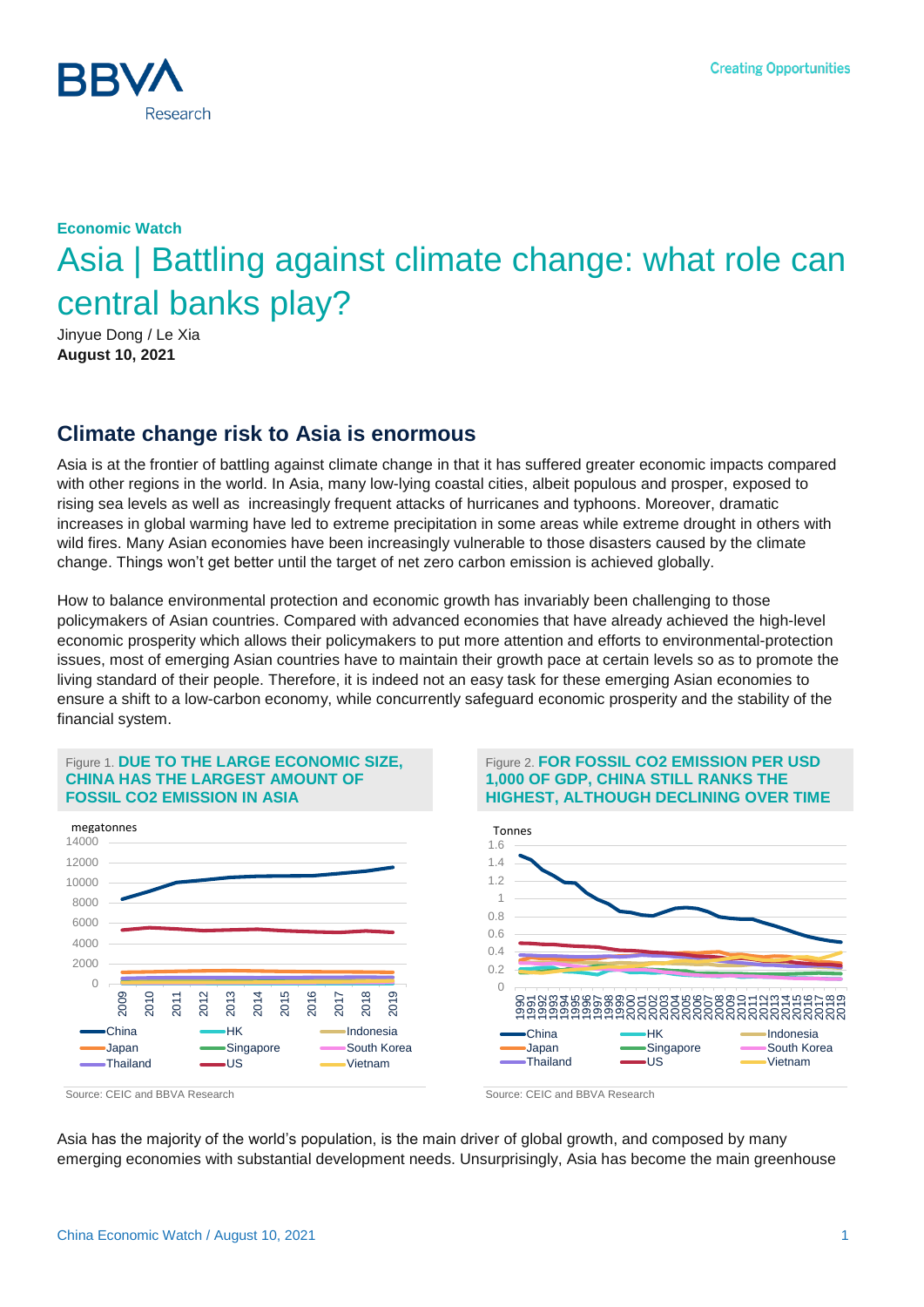

gas emitting (GHG) region, producing about half of the world's carbon dioxide (CO2) emissions. The Brown economy in Asia has the highest GHG per unit of GDP at 0.48, versus 0.41 in Latam and 0.25 in the EU. In addition, power sector, which represents 35% of Asian carbon emissions, is highly dependent on coal that represents 90% of total sector emissions versus 70% global average. (Figure 1 and 2) These all pointed to a seeming neglect of climate change concerns as Asian countries are still trying to pursue a faster economic growth compared with its counterparts of advanced economies. That means, at a time when the world needs to step up environmental protection efforts, greater emissions reductions from China and other Asian countries need to shoulder more and greater responsibilities.

However, at the current stage, due to the strong demand of economic growth among Asian economies, recognizing this reality has not yet changed people's mindsets and behaviors widely across the region. There is quite limited climate change awareness so far in emerging Asia, with lack of concrete national plans to reduce carbon emissions. Only China (2060), South Korea (2050) and Japan (2050) have Net Zero carbon emission commitments at a national level. Although the environmental protection has been gradually promoted and rooted in people's mind in Asia, the social atmosphere and national strategy of environmental protection are still much weaker than that of the advanced economies.

# **Central banks in Asia are poised to join the battle**

To balance economic growth and environmental protection as well as to encourage the enterprises and individuals to support transformation to a low carbon emission economy, central banks' monetary policy can play an important role for Asian economies. Individual enterprises, due to their growth-driven necessities, are much less motivated to voluntarily reduce carbon emission and other activities which potentially damage environment. Thus, a national level institutional design, including the monetary policy framework, is urgently needed to address this issue. Asian central banks unanimously agreed that the region should come together to better understand what climate risks in the region and convert this understanding into real actions that can be conducted both individually and collectively.

In the mainstream economics theories, the mandates of monetary policy could be unemployment, inflation, exchange rate or financial stability. But environmental protection is not on the list. However, the new circumstance of acute climate change risks calls for the global central banks to carefully consider how to link climate change to their monetary policy framework. Indeed, it is a challenging task as there has been no theoretical guidance to include such a theme in the monetary policy targeting, thus, central banks around the globe are wading the river by feeling stones. That being said, they are trying to facilitate environmental protection target through ingenuities of monetary policy tools and macro-prudential policy.

At the current stage, there are multiple ways through which Asian central banks could actively address climaterelated risks and support the scaling up of sustainable finance. First, they could support measures to improve financial markets and commercial banks' ability to identify climate change related risks, i.e. the "green" and "brown" economy etc. Second, they could authorize commercial banks and other financial institutions to assess the climaterelated financial risk exposures of their clients, including what data and methods they are using in assessing the environmental related risks. Third, they might also consider whether they should account for climate-related factors in determining eligibility of assets for asset purchase programs or as collateral in open market operations (OMO). And fourth, the central banks could promote the green bond and loan markets to facilitate green economy financing. Last but not least, Asian central banks should join the Network for Greening the Financial System (NGFS), a global network of central banks and monetary authorities advocating a more sustainable financial system.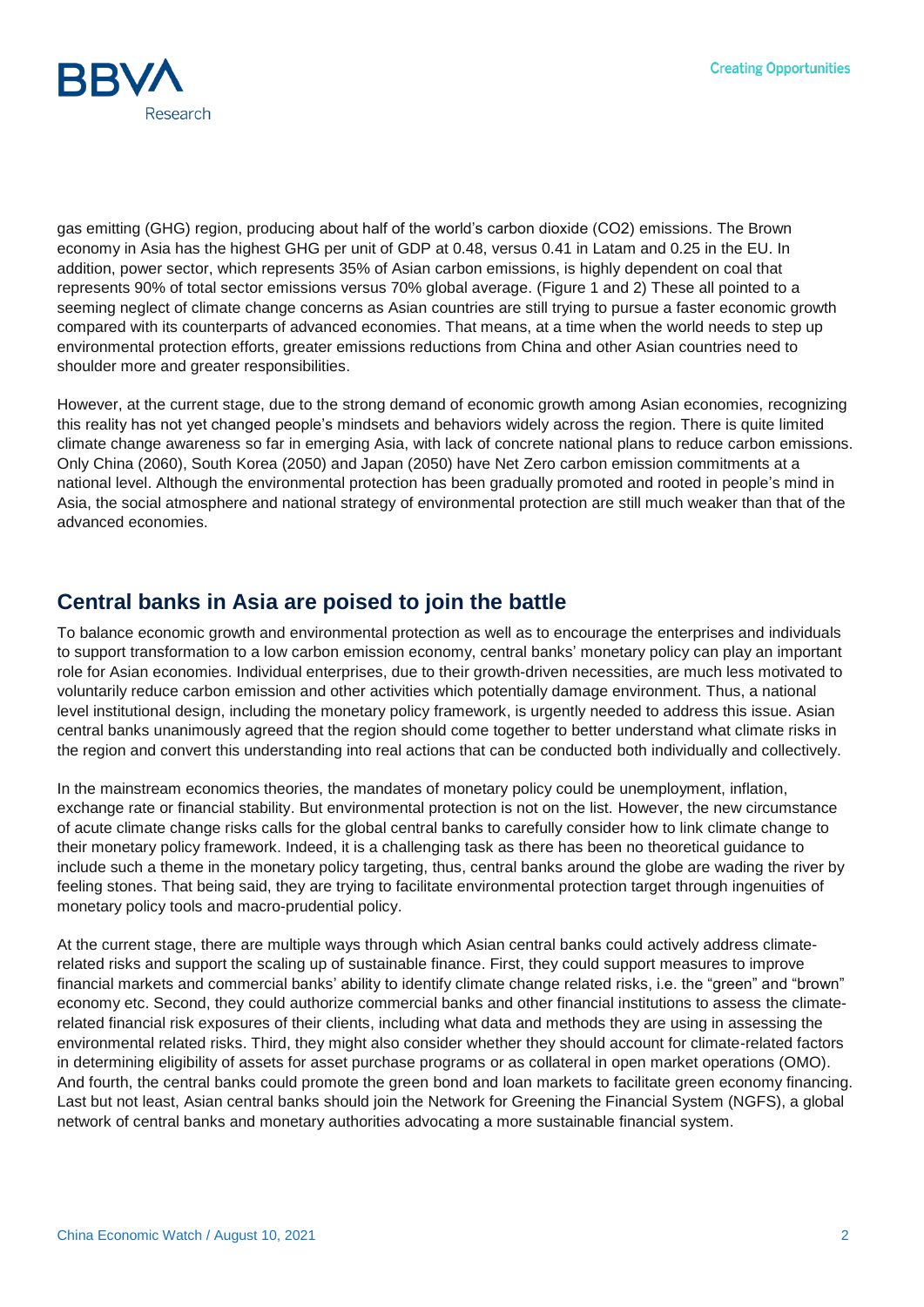

# **Asian central banks' initiatives to counter climate change risks**

In this report we summarize the recent development of climate change related monetary policy initiatives for six ASEAN countries including Singapore, Malaysia, Thailand, Indonesia, Philippines and Vietnam, plus Japan, China, Hong Kong SAR and Korea. The Table 1 below summarizes the initiatives of each Asian country of linking monetary policy to climate change. And the APPENDIX describes these initiatives in more details after the Table 1.

After reviewing their recent policy moves, we found that based on the international experience, some initial steps have already been done by most Asian central banks, to ensure that they can continue to effectively meet their mandates of maintaining price and financial stability. In this regard, many central banks have begun incorporating aspects of climate-related risks into financial stability monitoring and macro-prudential supervision and adopted green finance policies, such as promoting green finance and sustainable funding options through amending the regulatory framework on commercial banks, encouraging green loans and green bonds to facilitate green economy, and introducing climate change considerations in their monetary and financial policy operations etc.

Despite the differences of the approaches adopted by Asian central banks, their relevant environmental policy tools to manage climate change can be broadly categorized into at least three types so far with some other initiatives adopted by each individual central bank:

(i) Alignment of climate change related monetary policy to national environmental protection policy. Different Asian countries have different national policy to address the environmental protection issue. Among them, only China, Korea and Japan have the carbon neutrality plan (2060 for China and 2050 for Japan and Korea). Some Asian countries have the proportional carbon emission reduction plan, such as Thailand to reduce its greenhouse gas emissions by 20% by 2030. Other countries also include the environmental protection into their national strategic plan, such as China' Five-Year Plan while many countries have specific National Plan for Green Economy, such as Viet Nam, Singapore, Indonesia etc.

(ii) Amending regulatory framework on commercial banks. Central banks adopt support measures to improve commercial banks' ability to identify climate change related risks. The aim is to correct the limited accounting of climate risks by financial institutions and the financial system, and support mitigation by influencing the demand for green and low carbon-intensive investments and the relative prices.

(iii) Mainstreaming green finance and sustainable funding. This aims to influence credit allocation and investment behaviors towards green economy, as well as address longer term goals of green economic development. Among the varied measures, most adopted policy is to issue green bonds and to promote green loans.

Other measures also include participating in international cooperation such as to join the Network for Greening the Financial System (NGFS), to facilitate to launch the emission trading scheme, to request all listed companies to report on sustainability on a "comply or explain" basis etc.

Except for the above measures already implemented by Asian central banks, more is needed to be done going forward to catch up with the frontrunners globally, such as the ECB. For instance, in the ECB's newly announced Action Plan in July, the ECB is set to further incorporate climate change considerations into its monetary policy framework, to expand its analytical capacity in macroeconomic modeling, statistics and monetary policy with regard to climate change, to include climate change considerations in monetary policy operations in disclosure, risk assessment, collateral framework and corporate sector asset purchases etc. (ECB, Action plan to include climate change considerations in its monetary policy strategy, July 2021)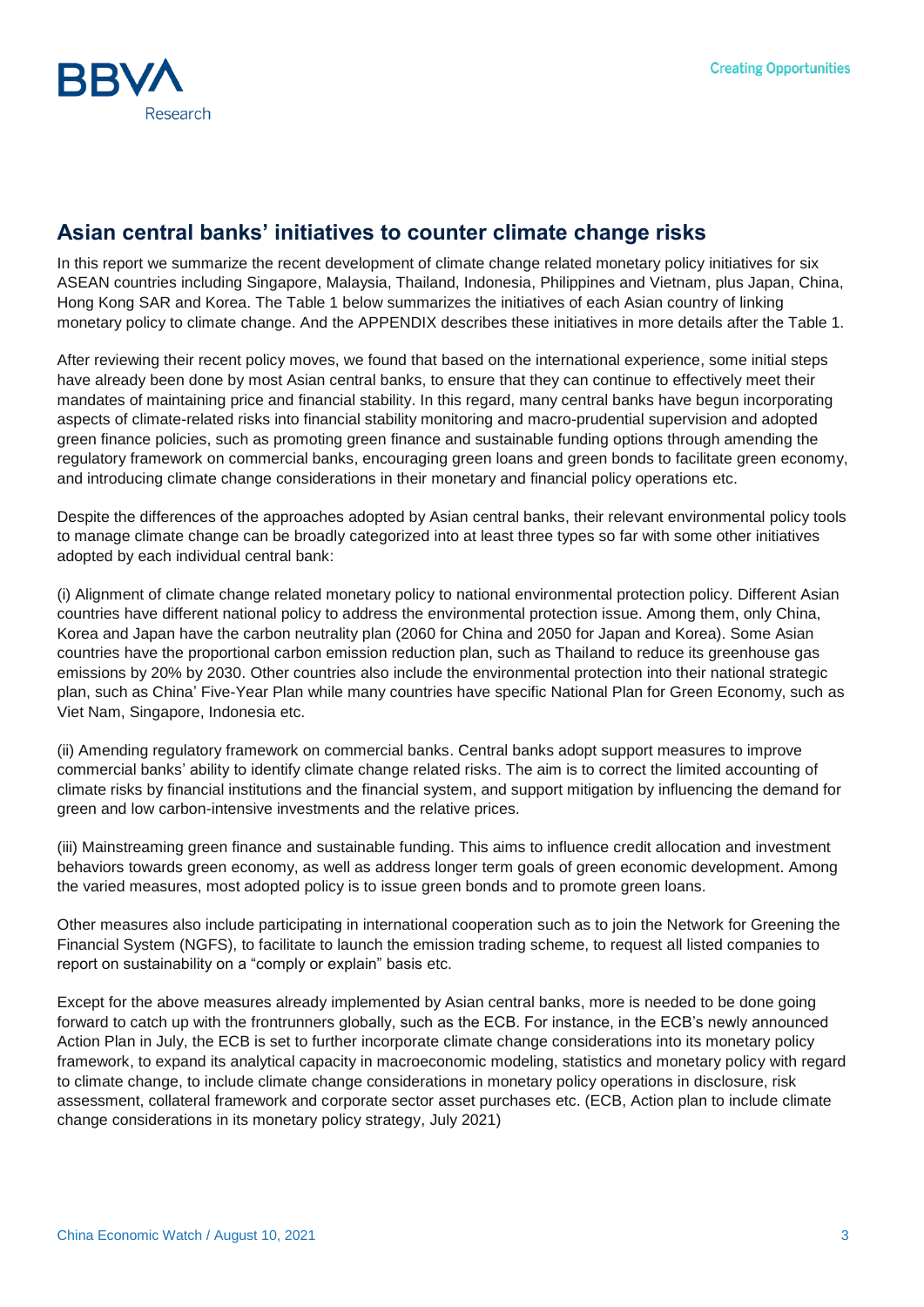

#### Table 1. **INITIATIVES OF LINKING MONETARY POLICY TO CLIMATE CHANGE FOR INDIVIDUAL ASIAN COUNTRIES**

|                                | <b>Alignment to</b>                                                                                                                                                                                                | <b>Amend the regulatory</b><br>framework on                                                                                                                                                                                                                                                                                                                                                                                               | <b>Promote green finance and</b>                                                                                                                                                                                                                                                               |                                                                                                                                                                                                      |
|--------------------------------|--------------------------------------------------------------------------------------------------------------------------------------------------------------------------------------------------------------------|-------------------------------------------------------------------------------------------------------------------------------------------------------------------------------------------------------------------------------------------------------------------------------------------------------------------------------------------------------------------------------------------------------------------------------------------|------------------------------------------------------------------------------------------------------------------------------------------------------------------------------------------------------------------------------------------------------------------------------------------------|------------------------------------------------------------------------------------------------------------------------------------------------------------------------------------------------------|
| <b>Countries</b>               | <b>National Policy</b>                                                                                                                                                                                             | commercial banks                                                                                                                                                                                                                                                                                                                                                                                                                          | sustainable funding                                                                                                                                                                                                                                                                            | <b>Other initiatives</b>                                                                                                                                                                             |
| <b>CHINA</b>                   | Carbon emission peak in<br>2030 and Carbon<br>neutrality in 2060.<br>"Green finance included in<br>19th "two sessions" and<br>14th Five-Year Plan.                                                                 | The PBoC requires mandatory<br>disclosures for commercial<br>banks to categorize what is<br>"green" lending, "brown" lending,<br>and "neutral" in their portfolios                                                                                                                                                                                                                                                                        | Green bonds and loans already<br>form part of the macro-<br>prudential assessments by<br>PBoC.<br>Green Refinancing program that<br>commercial banks to use green<br>loans or bonds as collateral for<br>borrowing from the PBOC at<br>discounted rates.                                       | Guidelines for green bond<br>verifiers and verifications<br>based on the international<br>Climate Bonds Standard and<br>Certification Scheme.<br>Green Finance Pilot Zones<br>have been established. |
| <b>HONG</b><br><b>KONG SAR</b> |                                                                                                                                                                                                                    | Develop a common framework to The CE announced in her 2017<br>assess the "Greenness<br>Baseline" of individual banks;<br>Set tangible deliverables for<br>promoting the green and<br>sustainable developments of the                                                                                                                                                                                                                      | Policy Address that the<br>Government would issue a<br>green bond to demonstrate the<br>Government's support for<br>sustainable development and to<br>combat climate change.                                                                                                                   |                                                                                                                                                                                                      |
| <b>JAPAN</b>                   | Net Zero carbon emission<br>commitment at 2050.                                                                                                                                                                    | HK banking industry<br>Introduce a new fund-<br>provisioning measure so that<br>financial institutions that disclose may include (1) green<br>a certain level of their efforts to<br>address climate change can<br>receive funds from the Central<br>Bank.<br><b>BOJ</b> encourages financial<br>institutions to enhance their<br>disclosures based on the Task<br>Force on Climate-related<br>Financial Disclosures (TCFD)<br>framework. | Promoting investment in climate- Climate Coordination Hub, to<br>related financial products: These enhance bank-wide initiatives<br>loans/bonds, (2) sustainability-<br>linked loans/bonds with<br>performance targets related to<br>efforts on climate change, and<br>(3) transition finance. | on climate change.                                                                                                                                                                                   |
| <b>KOREA</b>                   | Net Zero carbon emission<br>commitment at 2050.                                                                                                                                                                    | Green Management Company<br>Finance Support System,<br>enVinance: to promote the green green bonds are not sovereign<br>financing of commercial banks<br>through preferential treatment of<br>companies with outstanding<br>environmental management<br>activities.                                                                                                                                                                       | Green Bonds and Funds:<br>Different from other countries,<br>bonds but public or corporate<br>bond to invest in environmental<br>projects or renewable energy.                                                                                                                                 | Green Management<br>Company.<br>Emission Trading Scheme.<br>Loans from the State-Owned<br>Environmental Fund.                                                                                        |
| <b>INDONESIA</b>               | (OJK) produced a<br>Sustainable Finance<br>Roadmap, laying out a<br>comprehensive plan for<br>promoting green finance,<br>covered both the medium-<br>term (2015-2019) and the<br>longer term (2015-2024)<br>plan. | Financial Service Authority Since July 2017, OJK required<br>commercial banks to develop<br>action plans for sustainable<br>financing and report their green<br>financing exposures.                                                                                                                                                                                                                                                      | In 2018, Indonesia was the first Indonesian Internal Credit<br>country globally to issue a green Rating scorecard system as<br>sovereign sukuk bond.                                                                                                                                           | well as the Indonesia<br>Infrastructure Guarantee<br>Fund to manage sovereign<br>guarantees.                                                                                                         |

Continued on the next page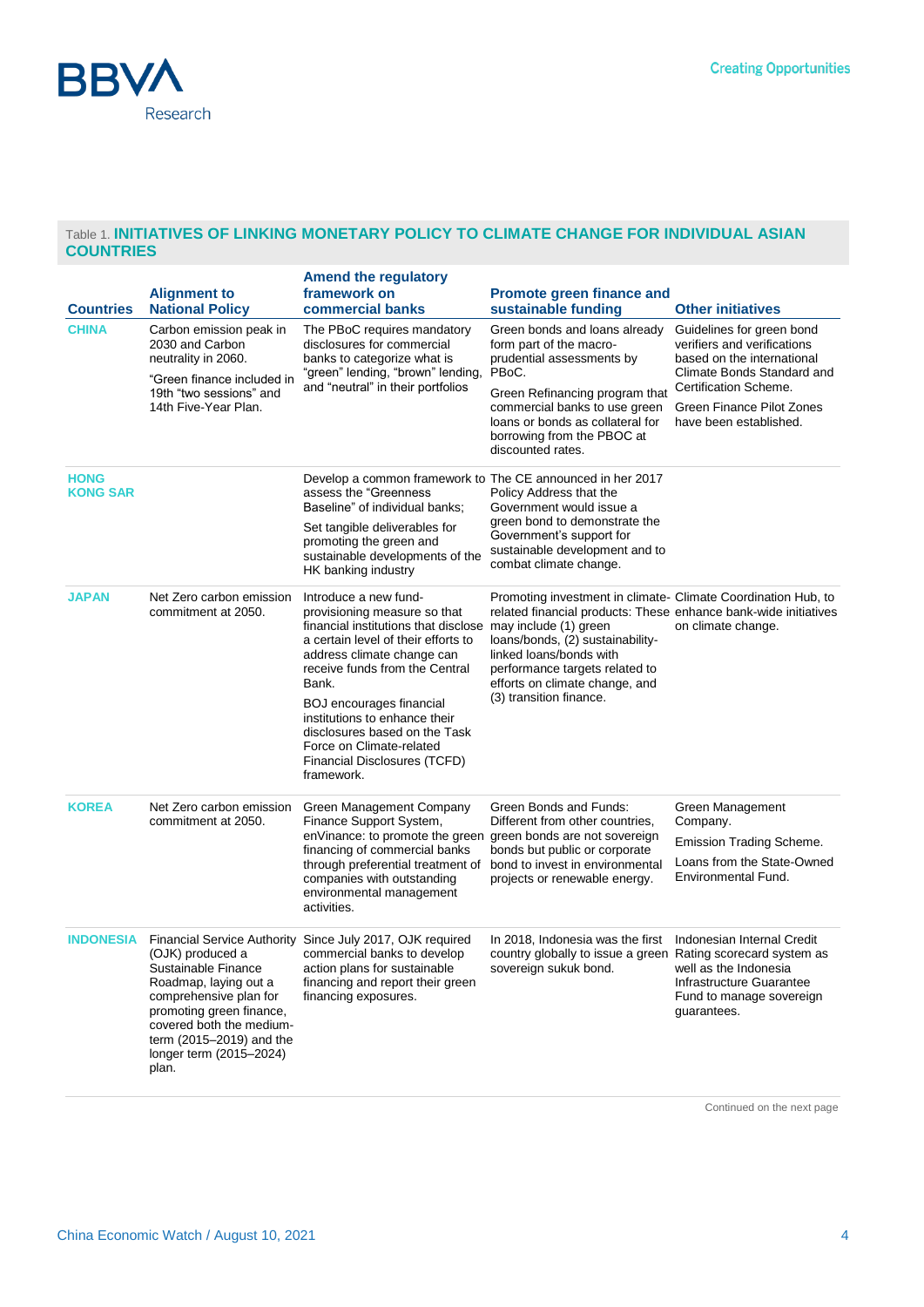

#### Table 1. **INITIATIVES OF LINKING MONETARY POLICY TO CLIMATE CHANGE FOR INDIVIDUAL ASIAN COUNTRIES** (Cont.)

| <b>Countries</b> | <b>Alignment to</b><br><b>National Policy</b>                                                                                                                                                                        | <b>Amend the regulatory</b><br>framework on<br>commercial banks                                                                                                                                                                                                           | <b>Promote green finance and</b><br>sustainable funding                                                                                                                                                                                     | <b>Other initiatives</b>                                                                                                                                                                                     |
|------------------|----------------------------------------------------------------------------------------------------------------------------------------------------------------------------------------------------------------------|---------------------------------------------------------------------------------------------------------------------------------------------------------------------------------------------------------------------------------------------------------------------------|---------------------------------------------------------------------------------------------------------------------------------------------------------------------------------------------------------------------------------------------|--------------------------------------------------------------------------------------------------------------------------------------------------------------------------------------------------------------|
| <b>MALAYSIA</b>  | national climate-focused<br>sustainability taxonomy for<br>the financial sector,<br>the Climate Change and<br>Principle-based<br>Taxonomy (CCPT)                                                                     | In April 2021, Bank Negara Greater climate disclosure by<br>Malaysia (BNM) published financial institutions is in the<br>pipeline.                                                                                                                                        | The central bank collaborates<br>with the financial industry to<br>accelerate initiatives to build the<br>required capacity and expertise<br>relating to green and<br>sustainability.                                                       | Value-based Intermediation<br>Financing and Investment<br><b>Impact Assessment</b><br>Framework (VBIAF)                                                                                                      |
|                  | <b>PHILIPPINES</b> To reduce its projected<br>carbon emissions by 75<br>percent by 2030.<br>Submitted its "Nationally<br><b>Determined Contributions"</b><br>to the UN Framework<br>Convention on Climate<br>Change. | In April 2020, the BSP issued the More than USD 1.0 billion and<br>Sustainable Finance Framework PHP 85.4 billion worth of green,<br>(Circular No. 1085), which forms social, and sustainability bonds<br>the first phase of enabling<br>regulations on sustainability.   | have been issued by "first<br>mover" banks since 2017.                                                                                                                                                                                      | The BSP launched its<br>internal Sustainable Central<br>Banking Program.                                                                                                                                     |
|                  | <b>SINGAPORE</b> Promulgated Singapore's<br>National Climate Change<br>Strategy.                                                                                                                                     | In 2018, the Association for<br>Banks in Singapore issued its<br>Guidelines on Responsible<br>Financing with the support of the issuance of green bonds.<br>MAS.                                                                                                          | In March 2017, the MAS<br>launched a Green Bond Grant<br>scheme to encourage the<br>In 2018, the MAS signed a<br>memorandum of understanding<br>with the IFC to accelerate the<br>growth of green bond markets in in January 2019.<br>Asia. | Singapore Exchange has<br>required all listed companies<br>to report on sustainability on<br>a "comply or explain" basis<br>from 31 December 2017.<br>Creation of the Asia<br>Sustainable Finance Initiative |
| <b>THAILAND</b>  | To reduce its greenhouse<br>gas emissions by 20% by<br>2030.                                                                                                                                                         | Prudential policies to recognizing Thailand has also embarked on<br>systemic climate risk by requiring the issuance of sovereign<br>financial institutions to<br>incorporate climate-related risk<br>scenarios into their stress tests.                                   | sustainability bonds to fund<br>green infrastructure projects as<br>seen in August 2020.                                                                                                                                                    | Bio-Circular-Green (BCG)<br>model, has been promoted to<br>underpin Thailand 4.0<br>program.                                                                                                                 |
| <b>VIET NAM</b>  | National Green Growth<br>Strategy and the National<br>Action Plan on Green<br>Growth.                                                                                                                                | In 2015, the SBV issued<br>Directive No. 3 on promoting<br>green credit growth and<br>incorporating ESRM in lending<br>operations, and Decision<br>No.1552 on an action plan for<br>the banking sector to contribute<br>to the National Green Growth<br>Strategy to 2020. | Financial institutions are also<br>required to develop green credit<br>policy to increase the share of<br>green credit in their portfolios, to and sectors.<br>formulate and execute ESRM in<br>their credit granting activities            | In 2017, the SBV launched<br>the Green Project Catalogue,<br>which defines green projects                                                                                                                    |

Source: BBVA Research, Asian Central bank's websites, and other references included in the References part of the Appendix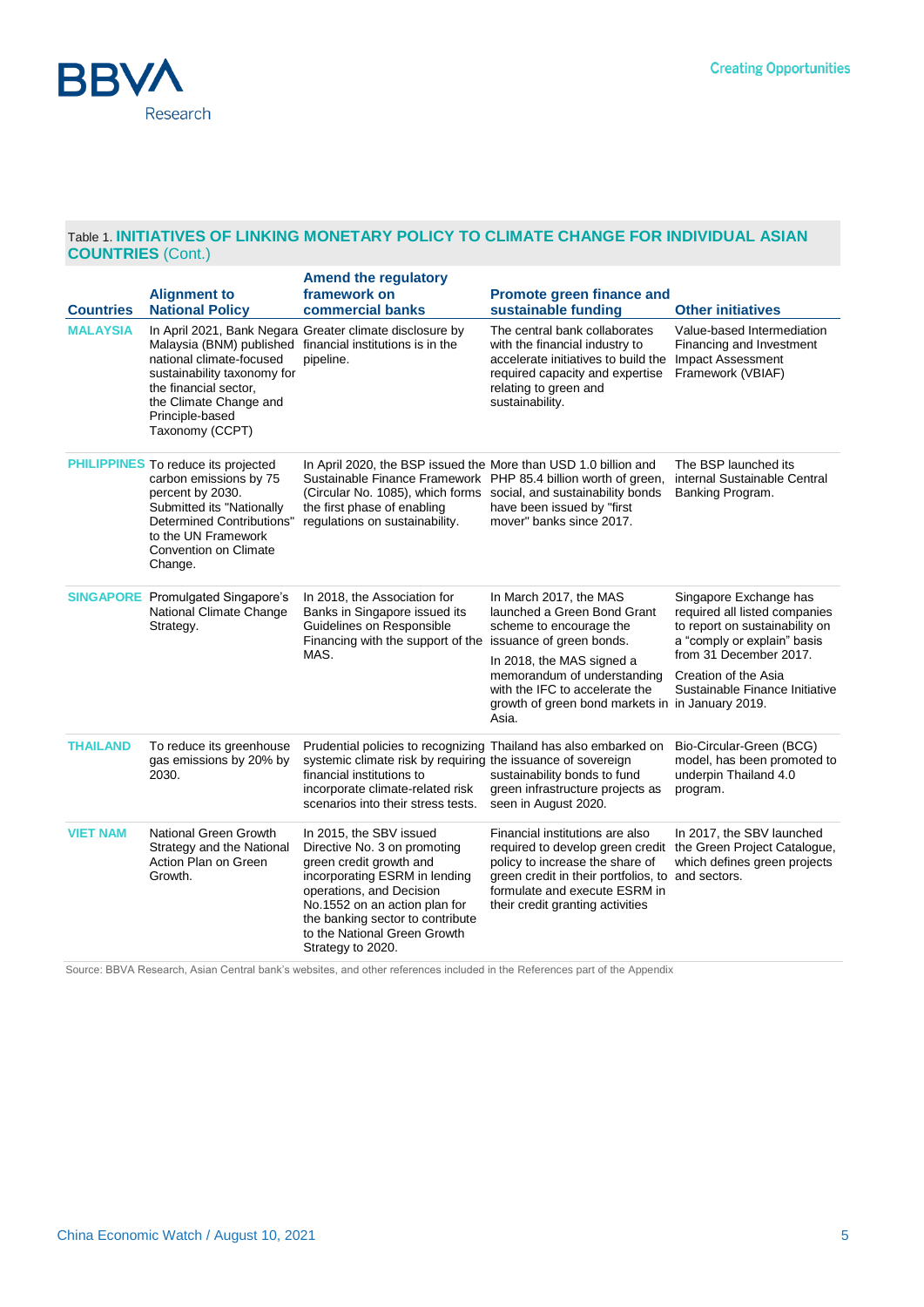

# **Conclusion**

Fighting against climate change is a battle which humankind cannot afford to lose. To win this battle, the human society needs to mobile all the resources necessary. Now Asian central banks join the battle through various ways. It is a starting but welcome step to the world since the fast economic development of Asia has also made the region the utmost frontier of the battle. Looking ahead, we anticipate that Asian central banks will continuously enrich their arsenals of monetary policy so as to win the battle.

At the same time, climate change is a global phenomenon, requiring for an international solution. That being said, Asian central banks should enhance their inter-regional and intra-regional cooperation and coordination to secure policy results. For example, a lot of enterprises in the region actively participate in different forms of offshore financing to meet their demand for funds. The regulations and policy initiatives at a sole national level are not adequate to ensure firms' behaviors in line with the ultimate goal of net zero carbon emission.

# **Appendix**

Below are the monetary policy related initiatives in details of six ASEAN countries plus Japan, China, Hong Kong and Korea to deal with climate change risks.

# **China**

China is one of the leading countries in the world in terms of encouraging the green and low-carbon financial sector. On the other hand, due to its large economic size and the strong demand for GDP growth, China also has highest total CO2 emission and emission per USD 1000 GDP among Asian countries.

Chinese government announced to achieve carbon emission peak in 2030 and carbon neutrality in 2060. The theme of "Green finance" was also included in the 19th "two sessions" of China, and was set as one of the key targets in the 13th Five-Year Plan for 2016–2020. At the national level, the four key areas that are subject to increased green development include industrial sector, energy structures, transportation, and agricultural infrastructure. Under this grand target, there have been several initiatives conducted by the PBoC to facilitate the achievement of this goal, chief among them is to facilitate the provision of green loans, bonds, equity, insurance products and private funds to the "green industry" going forward.

First, the PBoC requires mandatory disclosures for commercial banks to categorize what is "green" lending, "brown" lending, and "neutral" in their portfolios. Risk weights can be lowered for "green" assets, for instance, lower non-performing loan ratios for green loans.

Second, the PBOC is also targeting monetary and regulatory policy tools to further incentivize green lending. Green bonds and loans already form part of the macro-prudential assessments carried out by the PBOC, which has expanded its Medium-Term Lending Facility (MLF) to incorporate such products. Moreover, Green Finance Pilot Zones have been established, and banks in these zones have been increasing their level of green lending. All this mean that there will be opportunities for green asset securitizations or green covered bond programs. In addition, the PBOC has launched a Green Refinancing program that allows commercial banks to use green loans or bonds as collateral for borrowing from the PBOC at discounted rates, the funds of which are then lent to green businesses.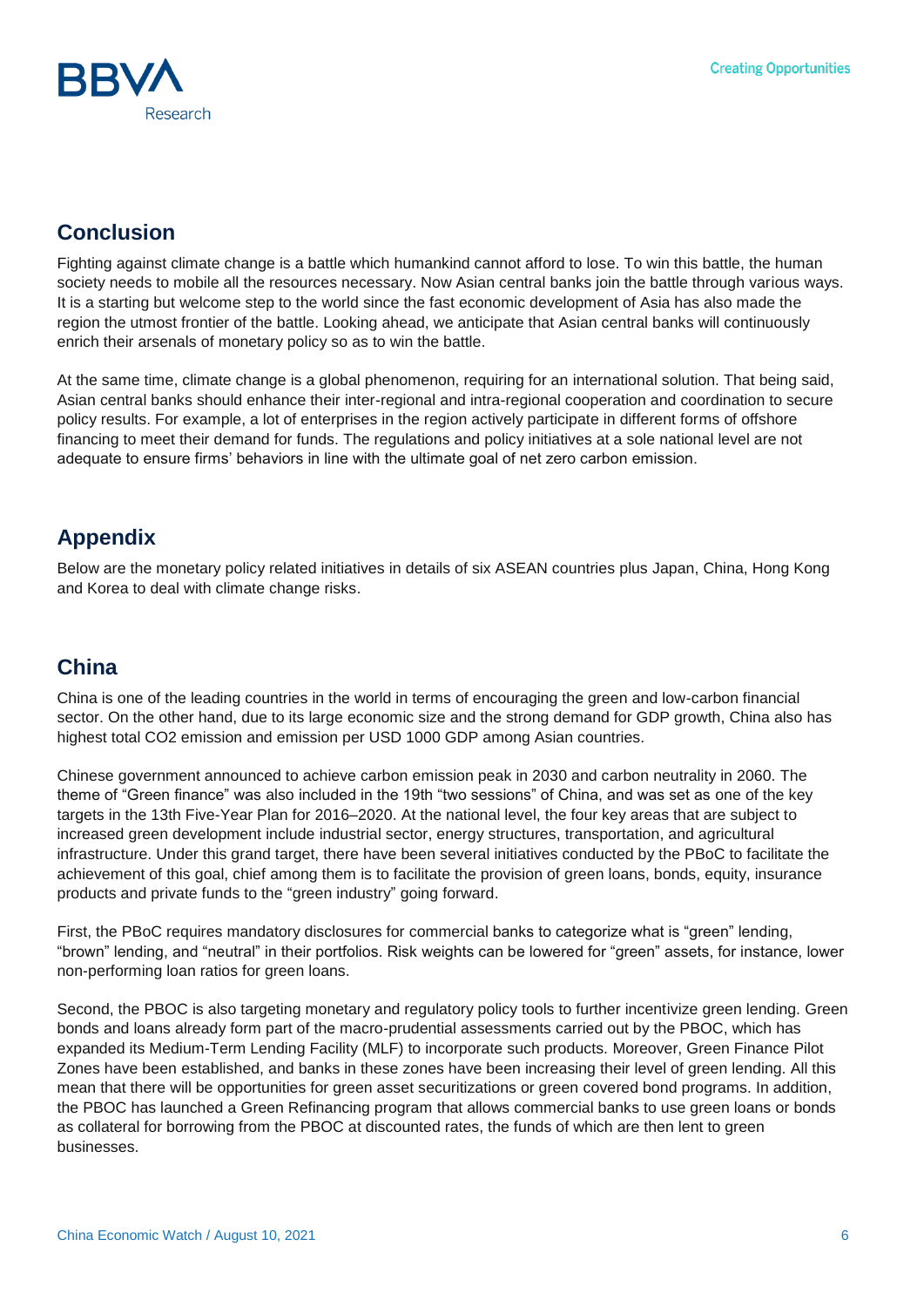

Finally, the PBOC and the China Securities Regulatory Commission (CSRC) jointly issued guidelines for green bond verifiers and verifications. This is essentially a verifier licensing scheme, outlining tighter controls and higher penalties to ensure that the products are indeed "green". They stipulate certain prerequisite qualifications and credentials, verification methods, and reporting requirements. The scheme is broadly modeled on the international Climate Bonds Standard and Certification Scheme.

# **Hong Kong SAR**

Under the theme of environmental protection to address climate change risks, Hong Kong Monetary Authority (HKMA) is committed to promoting green and sustainable finance for the Asian's financial center and a small open economy. In particular, the HKMA adopts a three-phased approach to promote green and sustainable banking:

Phase I: to develop a common framework to assess the "Greenness Baseline" of individual banks. The HKMA will also collaborate with relevant international bodies to provide technical support to banks in Hong Kong to better understand the green principles and methodology in undertaking the baseline assessment;

Phase II – engaging the industry and other relevant stakeholders in a consultation on the supervisory expectation or requirement on Green and Sustainable Banking, with a view to setting tangible deliverables for promoting the green and sustainable developments of the Hong Kong banking industry;

Phase III – after setting the targets, implement, monitor and evaluate banks' progress in this regard.

In addition, The Chief Executive announced in her 2017 Policy Address that the Government would take the lead in arranging the issuance of a green bond to demonstrate the Government's support for sustainable development and determination to combat climate change, and to promote the development of green finance. The Financial Secretary further announced in the 2018-19 Budget that the Government will launch a Government Green Bond Program ("GGB Program").

The HKMA is also actively participating in international forums to support global development of green finance. As a member of the Central Banks and Supervisors Network for Greening the Financial System (NGFS), the HKMA participates in the Network's working groups to explore how to incorporate climate risk and other green and sustainable factors in the supervisory framework and macro surveillance work.

### **Indonesia**

Indonesia has established as a leading player in the green finance market among ASEAN economies. In 2014, Indonesia's Financial Service Authority (OJK) produced a Sustainable Finance Roadmap, laying out a comprehensive plan for promoting green finance. The roadmap covered both the medium-term (2015–2019) and the longer term (2015–2024) plan for the financial industry to facilitate green finance. The aim was to promote sustainable development through key governmental, industry and international institutions. Given the large demand for energy to support economic growth in Indonesia, the sustainable finance program is mainly to promote energy conservation, and the funding of new and renewable energy sources. Similar to China, other areas of the program's concentration also include agriculture, processing industries, general infrastructure, and SMEs. Here are some milestones of Indonesia's central bank initiatives: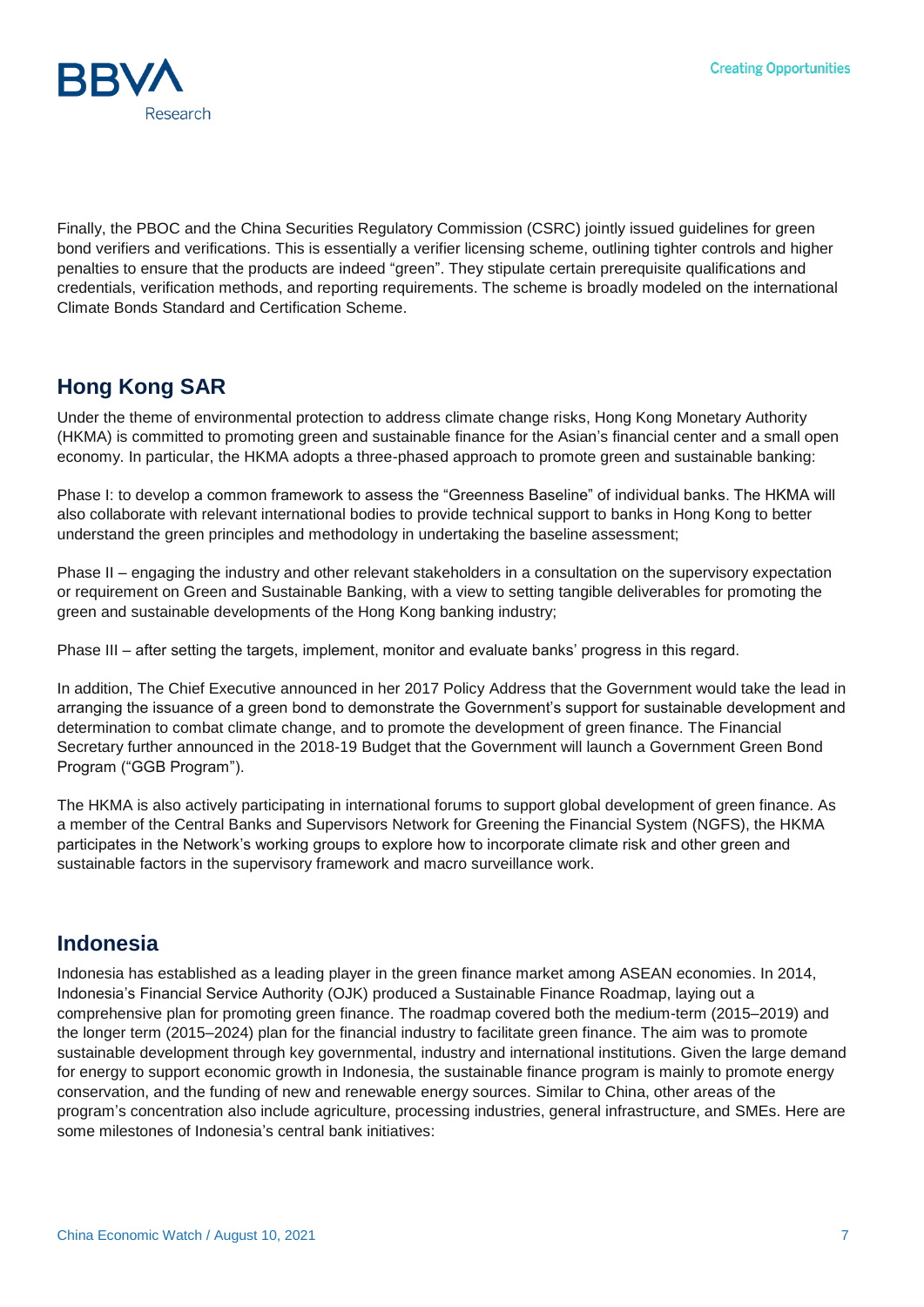

Since July 2017, OJK required commercial banks to develop action plans for sustainable financing and report their green financing exposures. This has underpinned the development of the green finance sector and helped to identify which banks have high position on carbon-heavy industries.

In 2018, Indonesia was the first country globally to issue a green sovereign sukuk bond. The proceeds raised from the placement were directed toward projects invested in renewable energy, public transport, low-carbon buildings, and water and waste management. The Government has sought to streamline existing regulations to relax administrative requirements and facilitate the financing of infrastructure projects by provincial governments, which is expected to propel the development of a municipal green bond market.

In November 2019, Bank Indonesia joined the Central Banks and Supervisors Network for Greening the Financial System (NGFS) to contribute to work group on "Macro-financial" and "Scaling Up Green Finance." It also announced a sustainable finance task force to coordinate efforts in strengthening the role of Bank Indonesia in helping Indonesia to achieve the SDG targets. It has made improvements to existing public–private partnership (PPP) regulations for infrastructure, developed a scheme for providing subsidies and credit enhancement for PPPs, and established an Indonesian Internal Credit Rating scorecard system as well as the Indonesia Infrastructure Guarantee Fund to manage sovereign guarantees. Furthermore, there is additional support for blended finance, combining commercial and development organization finance to mobilize additional finance toward sustainable development, which also supports the OJK's sustainable development roadmap.

### **Japan**

Japan is among the world's most disaster-prone countries with big earthquakes and typhoons happening frequently. Priority environmental issues in Japan include urban air pollution (NOx, suspended particulate matter, toxics), waste management, water eutrophication, nature conservation, climate change, chemical management and international co-operation for environmental conservation. The Bank of Japan (BOJ) has been actively communicating with financial institutions and engaging in international discussions. In addition, it has set up an internal network, the Climate Coordination Hub, to enhance bank-wide initiatives on climate change. With an intention of furthering its efforts on climate change consistent with its mandate of price stability and ensuring the stability of the financial system, BOJ decided the comprehensive strategy in the following five perspectives:

- (i) Monetary policy: BOJ decided to introduce a new fund-provisioning measure so that financial institutions that disclose a certain level of information on their efforts to address climate change can receive funds from the Central Bank against their investment or loans made as part of such efforts. It will launch the measure likely within 2021.
- (ii) Financial system: Through on-site examinations and off-site monitoring, BOJ will have in-depth discussions with financial institutions on their efforts in addressing climate-related financial risks and on their engagement with corporate customers in pursuit of decarbonization. There is a growing recognition that scenario analysis, which sets certain assumptions on the extent of climate change and its impact on the economy, is useful in measuring relevant risks. Taking account of the works by the Network of Central Banks and Supervisors for Greening the Financial System (NGFS) and other authorities, BOJ is currently working on pilot exercises of scenario analysis targeting large financial institutions using common scenarios. BOJ will also encourage financial institutions to enhance their disclosures based on the Task Force on Climate-related Financial Disclosures (TCFD) framework, which has been incorporated in the revised Japan's Corporate Governance Code.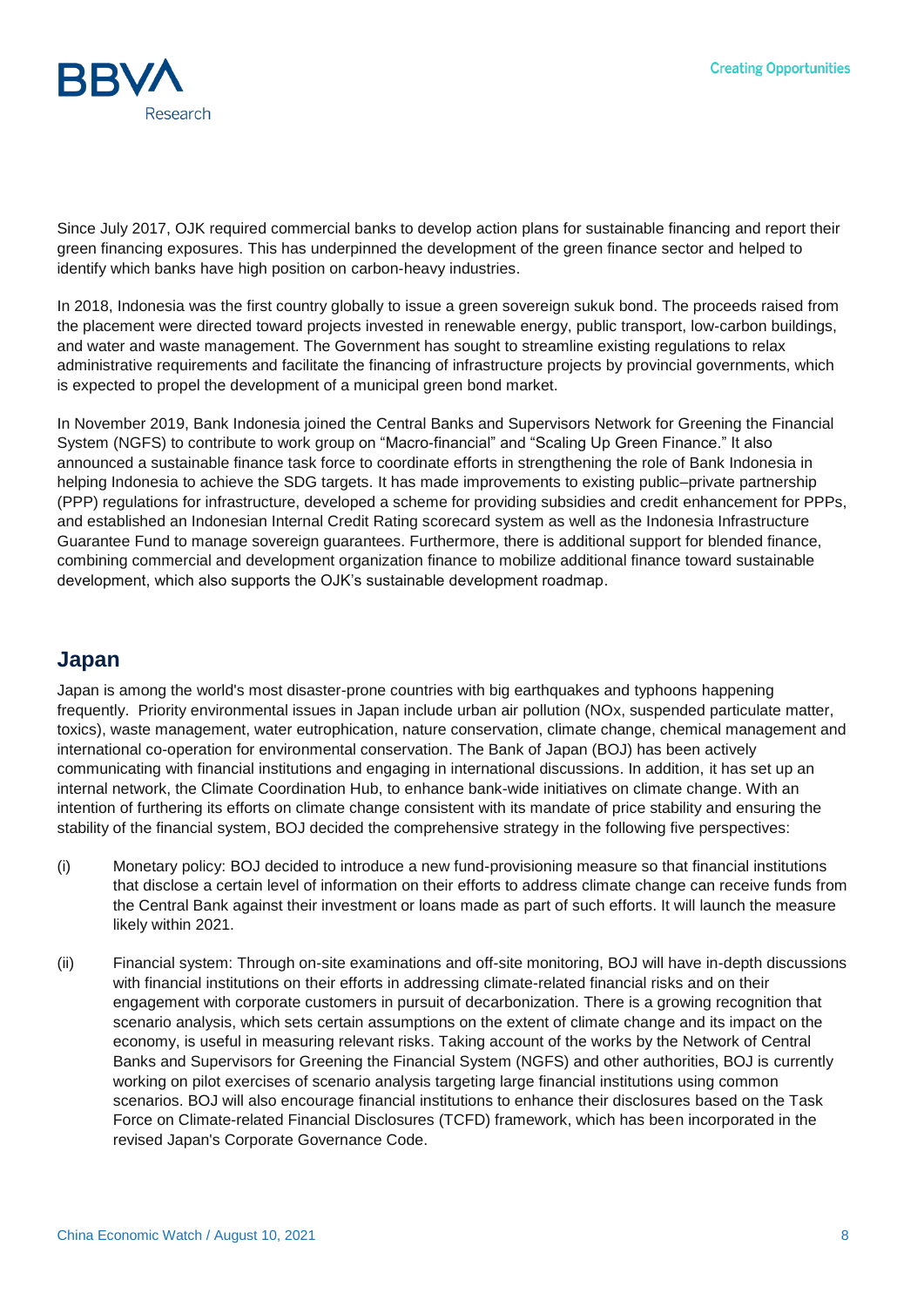

- (iii) Research: BOJ will deepen its analysis on how climate change would affect the macroeconomy including economic activity and prices, financial markets, and the financial system, and make efforts in collecting climate-related data and refining analytical tools to better conduct surveillance and identify risks. It will also examine the functioning of 3 financial markets and infrastructure, and consider ways to address issues relevant to payment systems and market infrastructures.
- (iv) International financial cooperation: BOJ will make contributions in developing measures against climate change by learning from other jurisdictions' experiences at international forums, such as the Group of Seven (G7), the Group of Twenty (G20), and the Executives' Meeting of East Asia Pacific Central Banks (EMEAP), sharing the experiences gained through its measures. BOJ will also contribute to building an international framework for addressing climate-related financial risks at forums such as the Basel Committee on Banking Supervision, the Financial Stability Board, and the NGFS.
- (v) Promoting investment in climate-related financial products: These may include (1) green loans/bonds, (2) sustainability-linked loans/bonds with performance targets related to efforts on climate change, and (3) transition finance. BOJ will strengthen its efforts to promote investment in climate-related financial products, such as green bonds, with the aim of fostering the development of financial markets. The Bank has been making investment in the Asian Bond Fund launched by EMEAP for the purpose of supporting the development of local currency-denominated bond markets in Asia. BOJ will also purchase foreign currency-denominated green bonds issued by governments and other foreign institutions based on the existing management principles.

# **Korea**

Korea is the 7th-largest emitter of GHGs in the world and Korea has pursued full-scale green growth since 2008. Korea fully launched its green finance scheme in 2009 and then introduced the environmental information disclosure system and the emission trading scheme in 2013 and 2015, respectively. In the capital market, it launched the Korea stewardship code to boost the responsible investment of institutional investors in 2016, and it anticipates that it will contribute to the effective GHG reduction of companies through the engagement activities of institutional investors. Here are several initiatives in details conducted by Bank of Korea to promote green finance:

- (i) Green Management Company Finance Support System, enVinance: The purpose of enVinance is to promote the green financing of commercial banks through preferential treatment of companies with outstanding environmental management activities by collecting and analyzing the corporate environmental information that the government owns according to the Framework Act on Low-Carbon Green Growth and the Act on Support of Environmental Technology and Industry.
- (ii) Environmental Information Disclosure: The aim is to construct the nationwide environmental management infrastructure and establish voluntary environmental management by enhancing the voluntary will to promote environmental management at the corporate level and promoting the environmental communication with the public and to contribute to the green loans and investment of financial institutions by providing them with verified environmental information.
- (iii) Loans from the State-Owned Environmental Fund: The MoE provides a loan service from the state-owned environmental fund for environmental industry, separate from the utility sector, in particular new and renewable energy. The loan area, loan period, and upper limit of loans per company vary according to the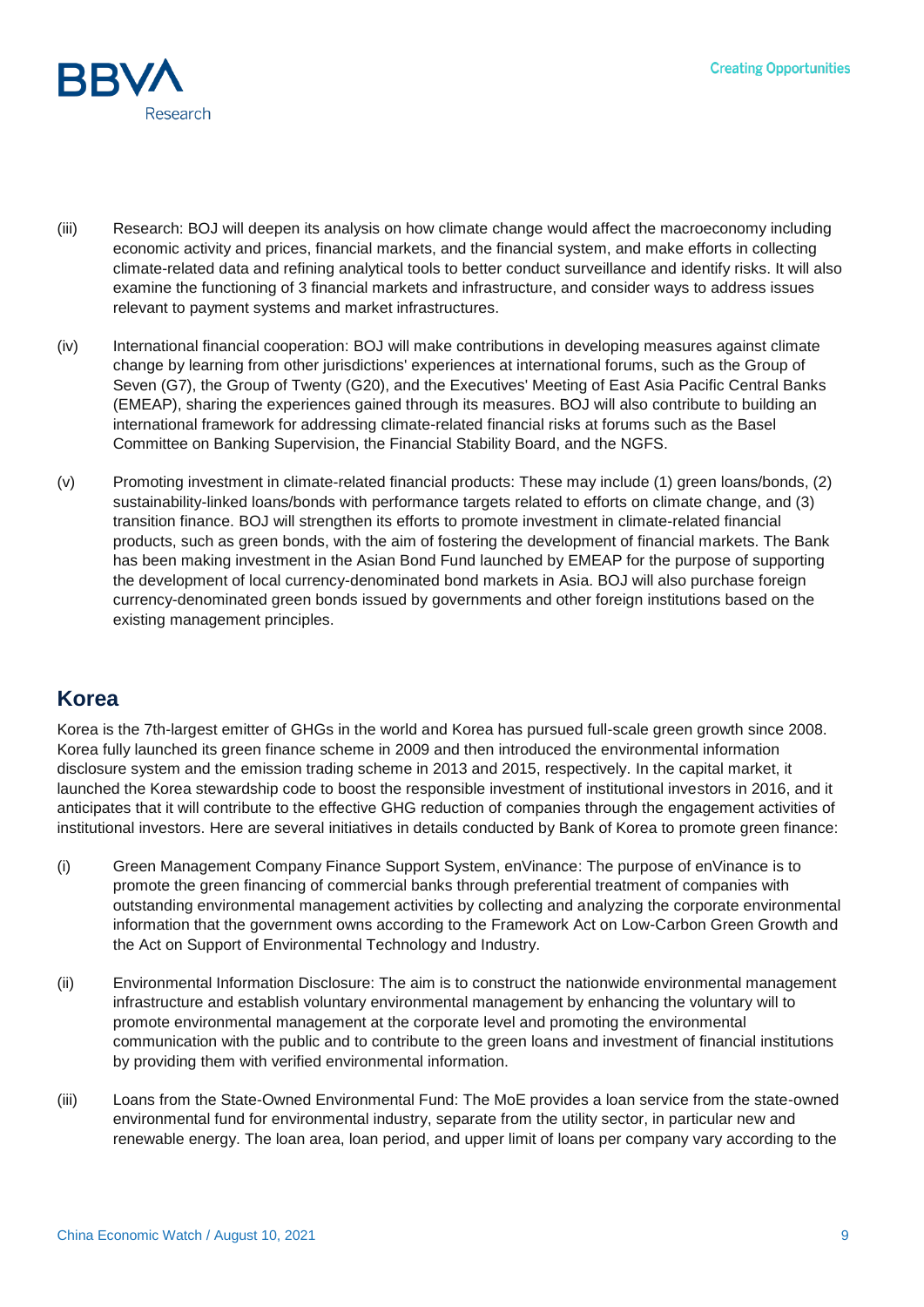

purpose of the loans. However, they are very attractive to companies, as the loan interest rate is lower than the commercial loan interest rate.

- (iv) Emission Trading Scheme: The government launched the emission trading scheme (ETS) in January 2015 for effective as well as efficient GHG reduction in the industry sectors. The Framework Act on Low-Carbon Green Growth legislated in 2009 stipulates the introduction of the "cap and trade" ETS. The government implemented the ETS act in 2012. Companies with 3-year average GHG emissions of over 125,000 tCO2e or facilities with 3-year average GHG emissions of over 25,000 tCO2e are designated ETS objects.
- (v) Green Bonds and Funds: Different from other countries, green bonds in the Republic of Korea are not sovereign bonds but a kind of public or corporate bond to invest in environmental projects or renewable energy, so the fund size is relatively small. The MoSF has announced that it has no plan to issue sovereign green bonds yet, as of March 2018

#### **Malaysia**

On April 30, 2021, Bank Negara Malaysia (BNM) published Malaysia's national climate-focused sustainability taxonomy for the financial sector, the Climate Change and Principle-based Taxonomy (CCPT) which is currently the main guidance of Malaysia's green financing activities. The CCPT sets out five Guiding Principles (GPs) intended to help financial institutions (FIs) assess and categorize economic activities according to the extent to which they meet climate objectives and promote the transition to a low-carbon economy. The CCPT is intended to serve as a guide for BNM-supervised FIs including licensed banks, investment banks, Islamic banks, insurers and reinsurers, and prescribed development financial institutions.

The CCPT is also intended to facilitate standardized reporting of climate-related exposures, encourage financial flows toward supporting climate objectives, assist in ratings decisions and support the design and structuring of green finance solutions and services. There are five Guiding Principles of the CCPT, including Climate Change Mitigation, Climate Change Adaptation, No Significant Harm to the Environment, Remedial Measures to Transition and Prohibited Activities.

Except for the CCPT, the central bank also collaborates with the financial industry to accelerate initiatives to build the required capacity and expertise relating to green and sustainability. Through the Value-based Intermediation Community of Practitioners (VBI CoP), various guidance documents have been developed to spur adoption of VBI. In August 2020, the Value-based Intermediation Financing and Investment Impact Assessment Framework (VBIAF) Sectoral Guides on Palm Oil, Renewable Energy and Energy Efficiency were issued to guide financial institutions in implementing VBIAF on these sectors at a more granular and transactional level.

Furthermore, greater climate disclosure by financial institutions is in the pipeline. This is part of the priorities of the members of the Joint Committee on Climate Change over the next 12 months to pave the way for the adoption of disclosure standards by the industry in the immediate future. This will not only contribute towards lowering information asymmetry, but will also assist external stakeholders to hold financial institutions to account for their climate risk commitments.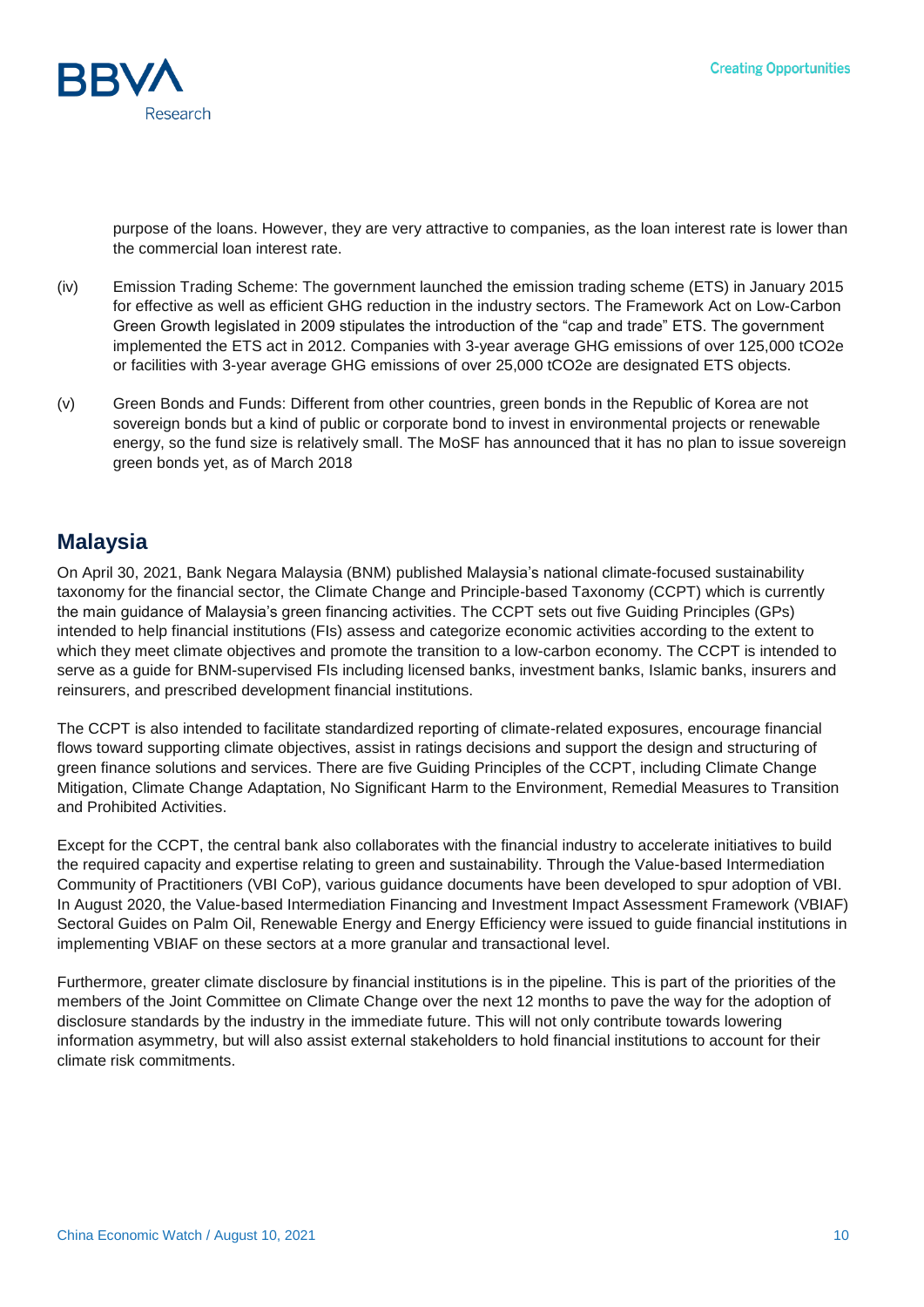

# **Philippines**

Philippines recently submitted its "Nationally Determined Contributions" to the UN Framework Convention on Climate Change. Under its commitment, the Philippines aims to reduce its projected carbon emissions by 75 percent by 2030. The Bangko Sentral ng Pilipinas (BSP), the central bank of Philippines, is one with the nation in stepping up efforts toward sustainable economic development. The work on sustainability falls on various areas:

First, capacity building. The BSP has joined global and regional networks that aim to promote sustainable finance for capacity-building purposes. Such networks include Sustainable Banking Network (SBN) and the Network for Greening the Financial System (NGFS), Association of Southeast Asian Nations (ASEAN), Executives' Meeting of East Asia and Pacific Central Banks (EMEAP), and the Alliance for Financial Inclusion – Inclusive Green Finance (AFI-IGF).

Second, enabling regulations. In April 2020, the BSP issued the Sustainable Finance Framework (Circular No. 1085), which forms the first phase of enabling regulations on sustainability. The framework sets out broad supervisory expectations on the integration of sustainability principles in the corporate and risk governance systems, as well as in the business strategies and operations of banks. The second phase of regulations will focus on more specific expectations on the integration of climate change and environmental and social risks to the enterprise-wide risk management frameworks of banks. The third phase will include potential incentives to banks to accelerate the process of adopting sustainable principles.

The BSP has also strengthened governance on treasury activities and streamlined processes to allow for more bond issuances of BSP-supervised financial institutions and contribute to the growth of capital markets. More than USD 1.0 billion and PHP 85.4 billion worth of green, social, and sustainability bonds have been issued by "first mover" banks since 2017.

Third, collaboration with other government entities. The BSP collaborated with key government agencies through the Green Force. The group aims to institutionalize and facilitate the implementation of a roadmap for sustainable finance. It also aims to facilitate investments in public infrastructure and mobilize funds to finance SDG-related projects such as clean energy. The inter-agency group is currently reviewing the draft principles-based taxonomy and finalizing the sustainable finance roadmap for the Philippines.

Fourth, internal program. The BSP launched its internal Sustainable Central Banking Program, which fosters environmentally responsible and sustainable policies and work practices within the BSP. Among which, they have started prohibiting single-use plastics within premises. This should help instill environmentally sound habits among our employees-ahead of the anticipated nationwide ban on single-use plastics that comes along our commitment on carbon emission reduction.

# **Singapore**

The Monetary Authority of Singapore (MAS) was another founding members of the NGFS. The MAS has implemented a number of schemes to promote sustainable financing. One such initiative was the creation of the Asia Sustainable Finance Initiative in January 2019, a multi-stakeholder forum that aims to utilize the power of the financial sector to deliver on the SDGs and the Paris Agreement. The forum assembles stakeholders from the financial sector, academia, and nongovernment organizations (NGOs) to support financial institutions in implementing ESG best practices. As Singapore is a conduit for financial flows into Asia, it is hoped that the lending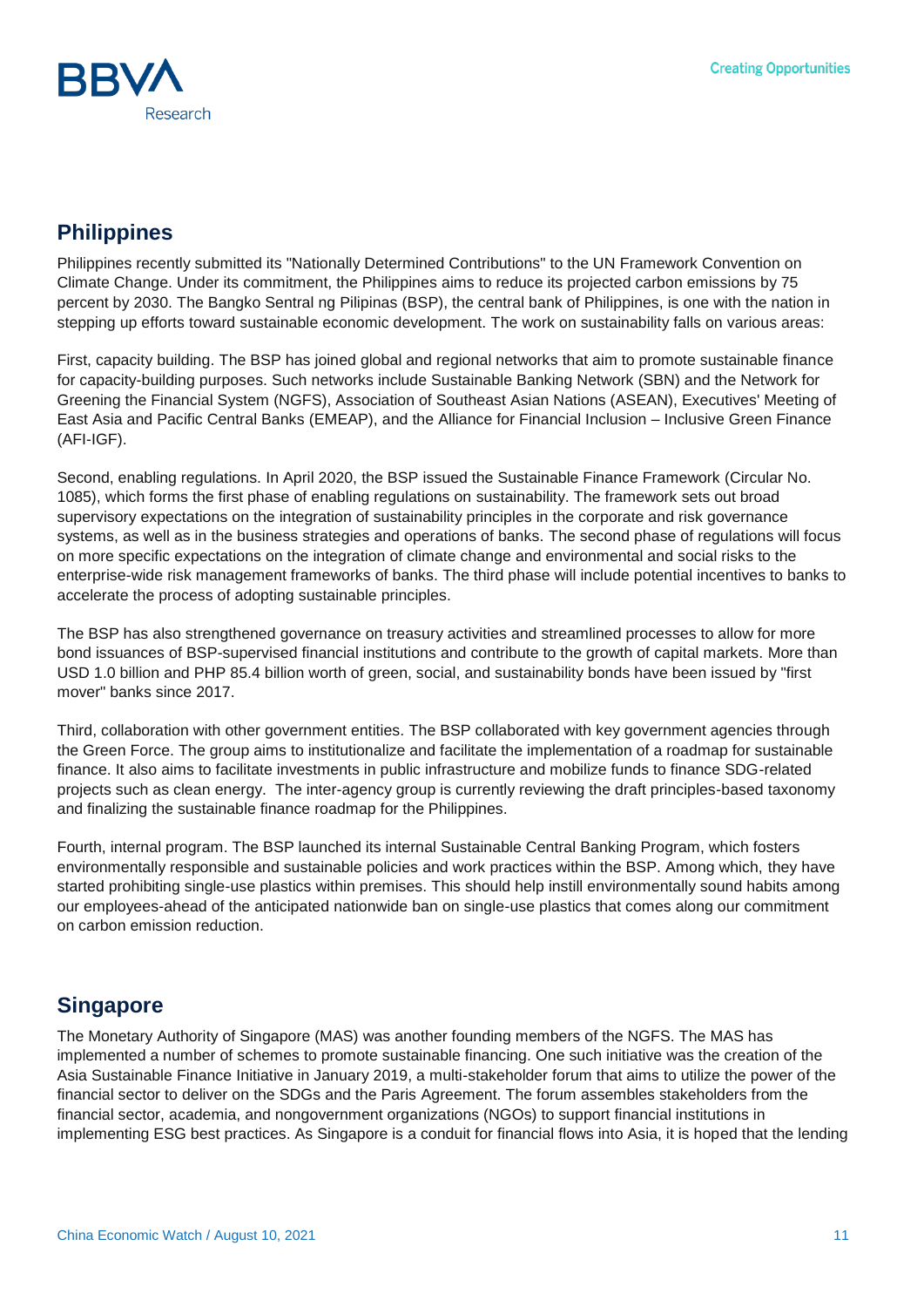

and investment decisions taken by financial institutions based there will have a significant impact on the region's contribution to climate resilience.

In March 2017, the MAS launched a Green Bond Grant scheme to encourage the issuance of green bonds. Under the scheme, qualifying issuers are reimbursed 100% of the additional costs of obtaining an external review of a green bond, up to SGD100,000 per issuance, thereby lowering the hurdle for green bond issuers to enter the market. The scheme runs until 31 May 2023. To be eligible for a grant, the bonds must meet three requirements regarding qualifying issuers, eligible expenses, and qualifying criteria. The eligible expenses for the green bond grant scheme require the appointment of an external reviewer to obtain an independent assessment of the proposed bond, based on internationally recognized standards.

In addition, in 2018, the MAS signed a memorandum of understanding with the IFC to accelerate the growth of green bond markets in Asia. Under this agreement, the IFC and the MAS will seek to encourage green bond issuances by financial institutions in Asia through enhancing the awareness and knowledge of professionals working in financial institutions on green finance issues. They will also promote the use of internationally recognized green bond standards and frameworks.

In 2018, the Association for Banks in Singapore issued its Guidelines on Responsible Financing with the support of the MAS. These define the minimum standards on responsible financing practices to be integrated into members' business models.

Last but not the least, the Singapore Exchange has required all listed companies to report on sustainability on a "comply or explain" basis from 31 December 2017.

# **Thailand**

Thailand has made improvements in environmental performance and its policy framework. The country has framed policies to adapt to and mitigate climate change and intends to reduce its greenhouse gas emissions by 20% by 2030, and on a conditional basis (with technical and financial assistance) expects it could reduce emissions by 25% in that time frame. In addition, a new growth model, Bio-Circular-Green (BCG) model, has been promoted to underpin Thailand 4.0, which covers four industries: the food and agriculture industries; the medical and healthcare industries; bio-related industries; and the tourism and creative economy. However, progress so far has been limited due to both policy planning and implementation challenges. Thus, there are still much to be done going forward.

The financial system can play an important role by mobilizing the resources needed for investments in climate mitigation and adaptation related sectors. Sustainable financing from the financial sector can contribute to climate change mitigation by providing incentives for firms to adopt less carbon-intensive technologies and specifically financing the development of new technologies. In addition, Thailand has also embarked on the issuance of sovereign sustainability bonds to fund green infrastructure projects as seen in August 2020.

To preserve financial stability, prudential policies should also adapt to recognizing systemic climate risk by requiring financial institutions to incorporate climate-related risk scenarios into their stress tests. Capturing climate risk properly requires assessing it over long horizons and using new methodological approaches, so that prudential frameworks adequately reflect actual risks.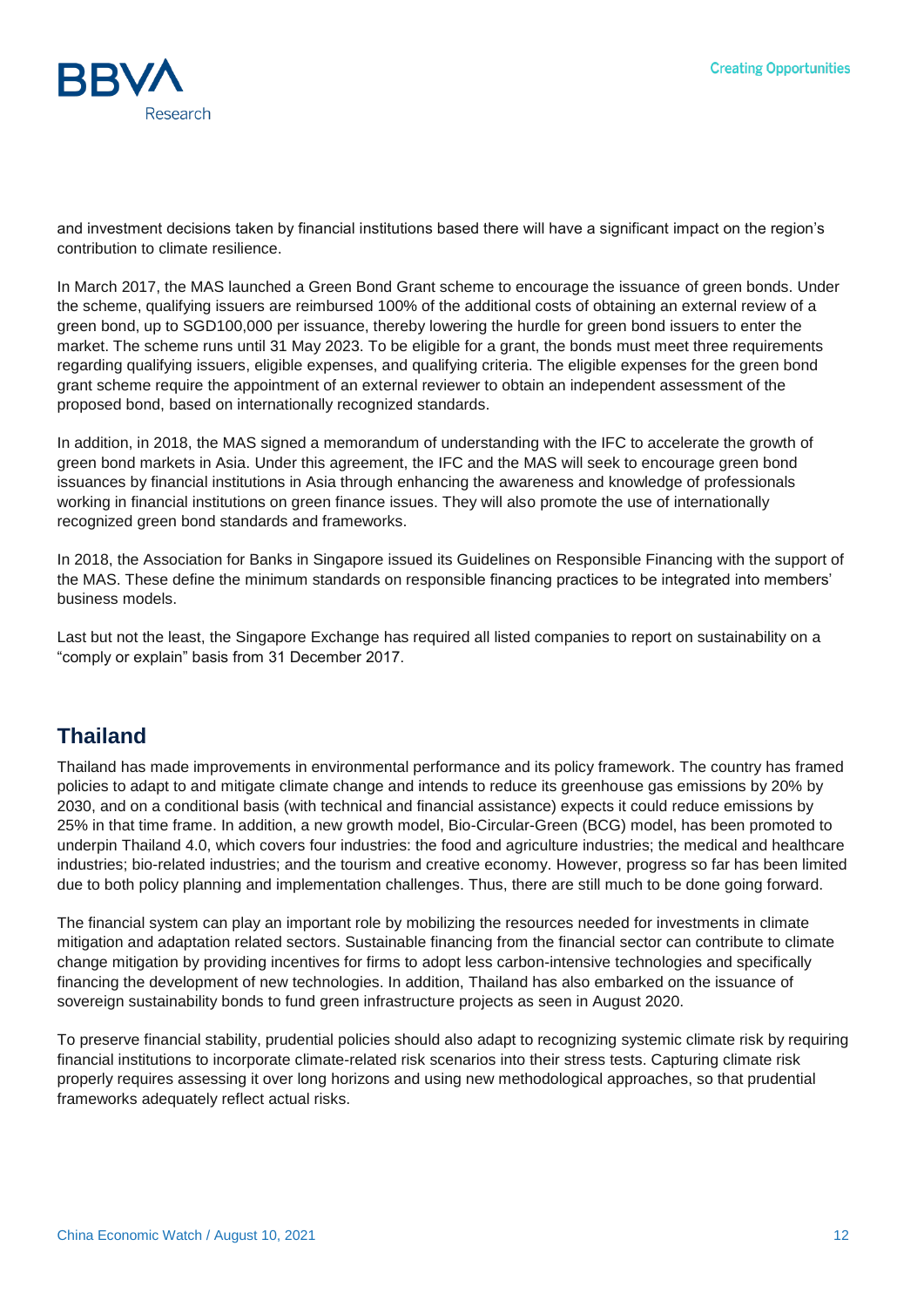

### **Vietnam**

In accordance with the National Green Growth Strategy and the National Action Plan on Green Growth between 2014 and 2020, the State Bank of Vietnam (SBV) has been assigned to lead on institutional improvement and capacity building in the banking sector for green growth.

In 2015, the SBV issued Directive No. 3 on promoting green credit growth and incorporating ESRM in lending operations, and Decision No.1552 on an action plan for the banking sector to contribute to the National Green Growth Strategy to 2020. The directive requires the banking sector to consider "protecting the environment, improving the efficiency of the utilization of natural resources and energy; improving environmental quality and human health, and ensuring sustainable development" (SBV 2015) in its lending operations. Under this directive, the entities at the SBV are asked to coordinate capacity building and the monitoring of financial institutions, particularly in the areas of green credit and ESRM.

Financial institutions are also required to develop green credit policy to increase the share of green credit in their portfolios, to formulate and execute ESRM in their credit granting activities, and to report their green activities to the SBV on quarterly basis. The 2015 directive paved the way for further developments in sustainable and green banking in Viet Nam.

Following the issuance of the 2015 directive, the SBV also introduced a number of complementary initiatives to accelerate sustainable banking in Viet Nam. In 2016, the SBV issued a circular emphasizing that one of the main lending principles for customers and transactions is to comply with environmental laws and regulations. In 2017, the SBV launched the Green Project Catalogue, which defines green projects and sectors, as well as the Master Credit Program, which provides a framework to incentivize green projects in terms of rates and terms. In August 2018, the SBV issued Decision No. 1640, advancing a scheme to develop green banking in Viet Nam. The scheme aims to gradually increase the share of credit extension to green projects as defined in the Green Project Catalogue, to accelerate the application of green technologies in banking operations, and to ensure that by 2025 all banks will issue their internal regulations on ESRM and integrate an environmental risk assessment as part of their overall credit risk assessments.

The initiatives taken by the SBV thus far reflect the commitment of the regulator to steer the country and particularly the banking sector toward a greener economy.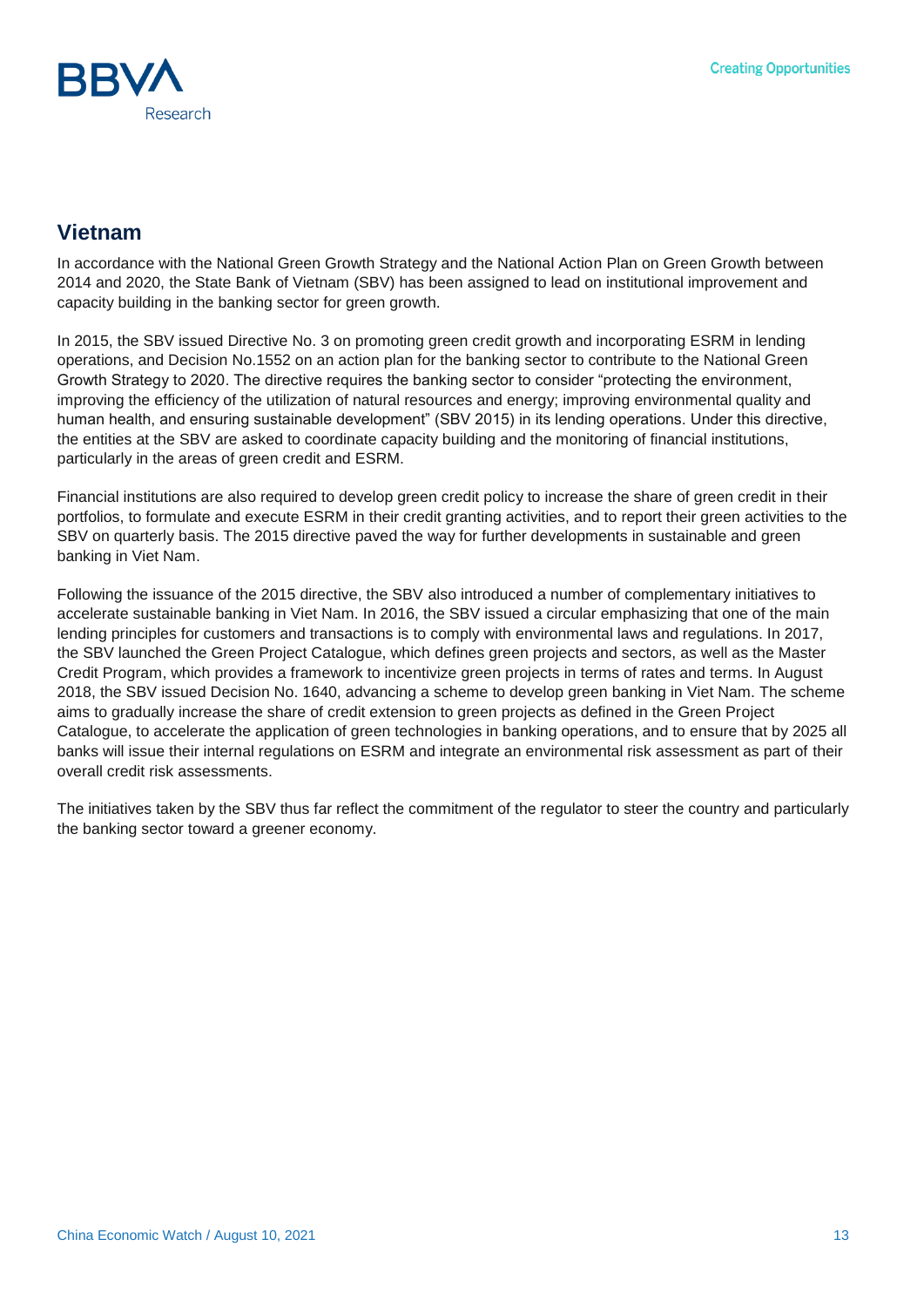# **References**

Anwar, R.S., Mohamed, M., Hamzan, S.M., Malek, N.S.A., Zain, M.H.M., Jaafar, M.H., Sani, S., Brazil-De Vera, R.M., Desquitado, M. C. T., Praneeprachachon, V., Wong, D., Lim, B. A., Goh, G., Tan, W., and Hong, J. (2020), "Report on The Roles of ASEAN Central Banks in Managing Climate and Environment-related Risks". Kuala Lumpur.

Asian Development Bank (2020), "Green Finance Strategies for Post-COVID-19 Economic Recovery in Southeast Asia: Greening Recoveries for People and Planet", October 2020

Bank of Japan, (2021) "The Bank of Japan's Strategy on Climate Change", July 16, 2021

Bank of Japan, (2021) "Statement on Monetary Policy", July 16, 2021

Bank Negara Malaysia (2021), "Climate Change and Principle-based Taxonomy", issued on April 30, 2021

Benjamin E Diokno (2021) "Bangko Sentral ng Pilipinas' monetary policies amid the pandemic and vision beyond Covid-19 - journey through digitalization and financial inclusion". Speech by Mr [Benjamin E Diokno,](https://www.bis.org/author/benjamin_e_diokno.htm) Governor of Bangko Sentral ng Pilipinas (BSP, the central bank of the Philippines), at the Joint Foreign Chambers Economic Briefing, 15 July 2021.

Bank for International Settlements working paper (2021), "Climate-related risk drivers and their transmission channels", Basel Committee on Banking Supervision, April 2021

Deokkyo Oh and Sang-Hyup Kim, (2018) "Green Finance in the Republic Of Korea: Barriers and Solusions", Asian Development Bank Institute Working Paper, No 897, November 2018

ECB press release (2021), "ECB presents action plan to include climate change considerations in its monetary policy strategy", July 8, 2021

Fraziali Ismail (2020), "Climate action in the Malaysian financial sector", Keynote address by Mr [Fraziali Ismail,](https://www.bis.org/author/fraziali_ismail.htm) Assistant Governor of the Central Bank of Malaysia (Bank Negara Malaysia), at the International Greentech & Eco Products Exhibition & Conference Malaysia, 20 October 2020.

Hong Kong Monetary Authority Green and Sustainable Banking website: [https://www.hkma.gov.hk/eng/key](https://www.hkma.gov.hk/eng/key-functions/banking/banking-regulatory-and-supervisory-regime/green-and-sustainable-banking/)[functions/banking/banking-regulatory-and-supervisory-regime/green-and-sustainable-banking/](https://www.hkma.gov.hk/eng/key-functions/banking/banking-regulatory-and-supervisory-regime/green-and-sustainable-banking/)

IMF country report on Thailand (2021), Staff Report for the 2021 ARTICLE IV Consultation, April 26, 2021

IMF country report on Korea (2021), Staff Report for the 2021 ARTICLE IV Consultation, March, 2021

Jae-Hyup Lee and Jisuk Woo, (2020), "Green New Deal Policy of South Korea: Policy Innovation for a Sustainability Transition", Sustainability, 2020 12, 10191; doi:10.3390/su122310191

Lu Zhengwei (2021), "An investigation on The PBoC's monetary tools to support carbon emission reduction" (in Chinese), Bond Journal, June 2021

OECD Economic Surveys on Thailand (2020), October 2020;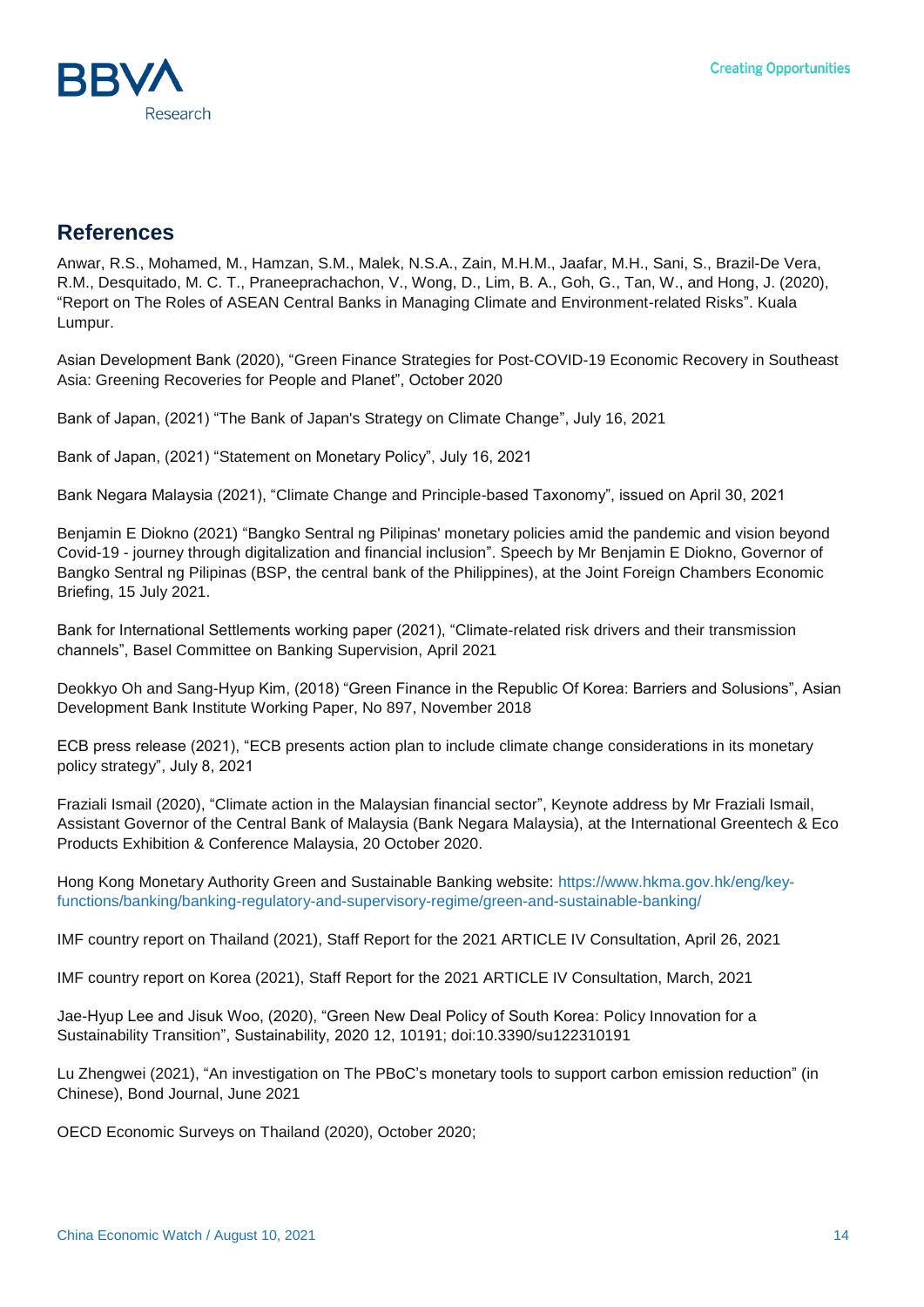

Signe Krogstrup and William Oman, (2019), "Macroeconomic and Financial Policies for Climate Change Mitigation: A Review of the literature", IMF Working Paper

Sylvain Augoyard, Ted Kin Chen, Jeanne Stampe (2019), "Sustainable banking regulations in ASEAN-Raising the bar", WWF, Sustainable Finance 2019

The Government of The Public of Korea (2020), "2050 Carbon Neutrality Strategy of The Public of Korea, Towards a sustainable and green society", December 2020

United Nations Development Program (UNDP), "Strengthening Thailand's capacity to link climate policy and climate change", Country project report by ONEP office